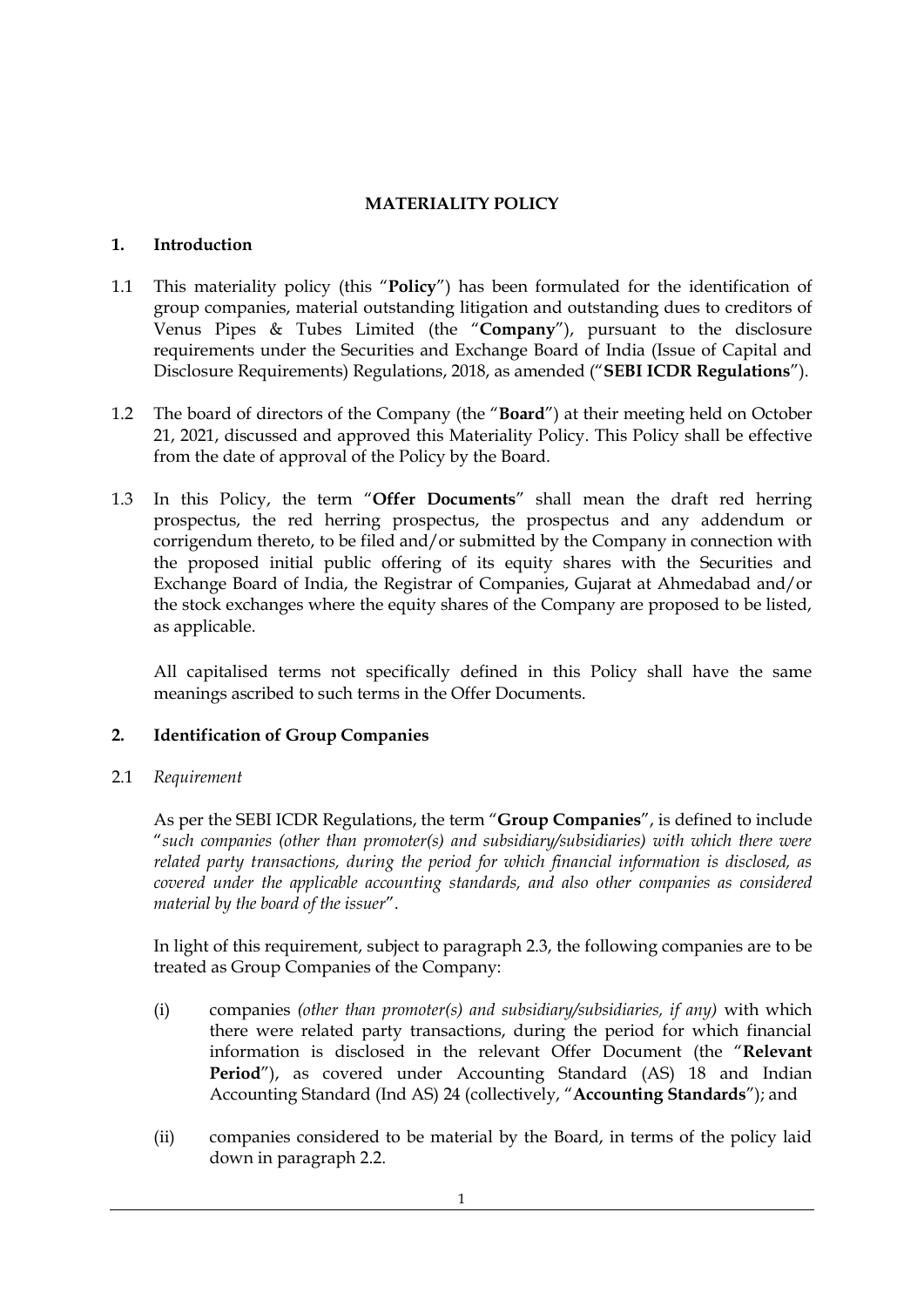#### 2.2 *Policy on materiality*

Based on the above-stated definition, for the purposes of paragraph 2.1(ii), a company shall be considered 'material' and will be disclosed as a 'Group Company' in the Offer Documents, if a company is a member of the promoter group in terms of Regulation  $2(1)(pp)$  of the SEBI ICDR Regulations, and has entered into one or more transactions with the Company in the most recent financial year and/or the relevant stub period (in respect of which Restated Financial Statements are included in the offer documents) that individually or cumulatively exceed [10.00]% of the total revenue of the Company, as per the Restated Financial Statements of the Company of the last completed financial year.

#### **3. Identification of 'Material' Litigation (excluding criminal proceedings, statutory/regulatory actions and taxation matters)**

3.1 *Requirement*

As per the requirements of SEBI ICDR Regulations, the Company shall disclose the following classes of litigation involving the Company, its Subsidiaries, Directors and Promoters :

- (i) All criminal proceedings;
- (ii) All actions by statutory/regulatory authorities;
- (iii) Disciplinary action including penalty imposed by SEBI or stock exchanges against the Promoters in the last five financial years including outstanding action;
- (iv) Taxation proceedings Separate disclosures regarding claims related to direct and indirect taxes, in a consolidated manner giving details of number of cases and total amount; and
- (v) Other pending litigation As per the policy of materiality defined by the Board and disclosed in the Offer Documents.
- 3.2 *Policy on materiality*

Other than litigations mentioned in paragraphs 3.1 (i), (ii), (iii) and (iv) above, any other pending litigation (including arbitration) involving the Company, its Subsidiaries, its Directors and Promoters shall be considered "material" for the purpose of disclosure in the Offer Documents if:

(i) the aggregate monetary amount of claim involved, whether by or against the Company, its Subsidiaries, Directors, or Promoters, in any such pending litigation that is in excess of [1.00]% of the profit after tax of the Company for the last completed financial year covered in the Restated Financial Statements; or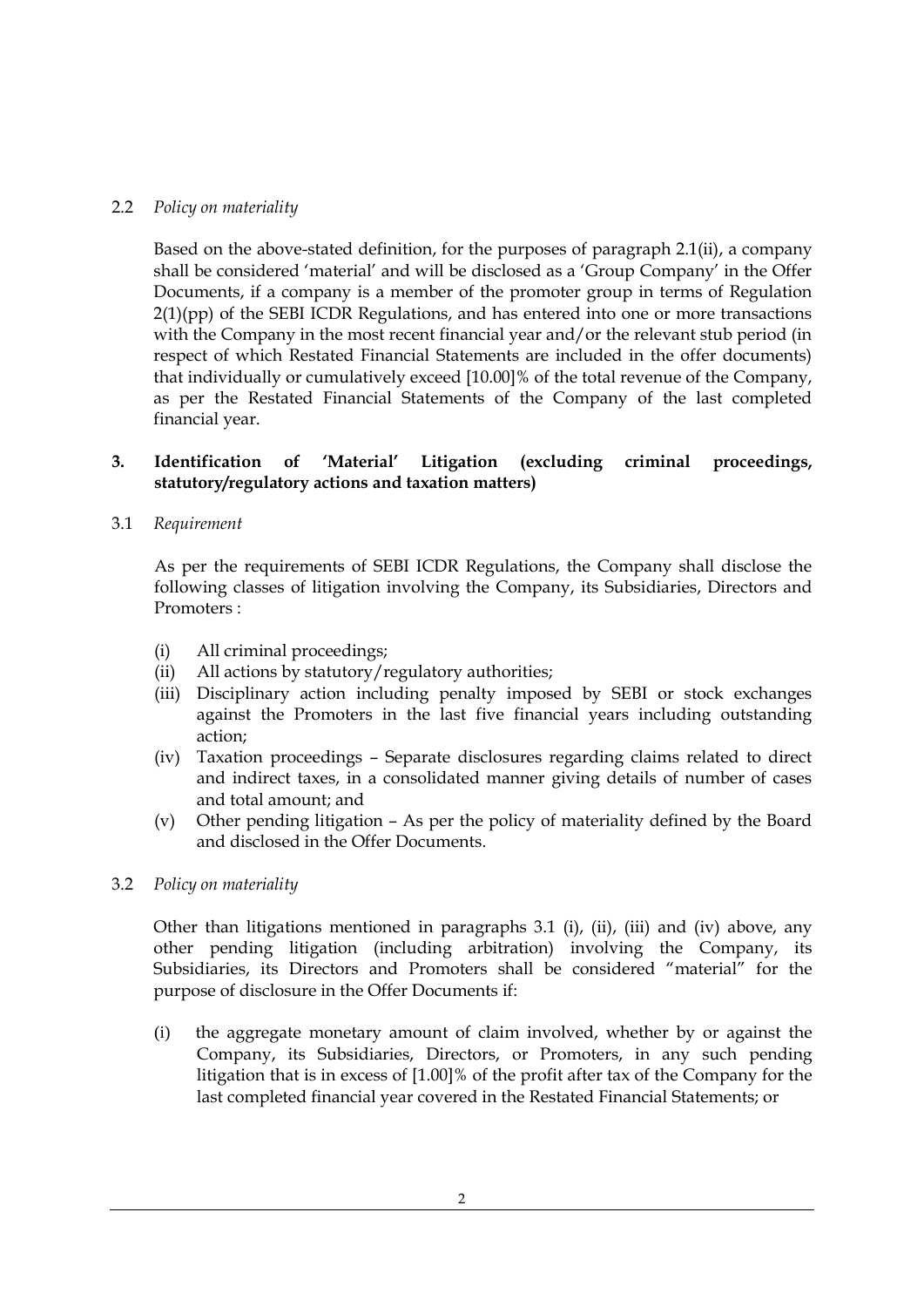(ii) in the opinion of the Board, such pending litigation is material from the perspective of the Company's business, operations, financial results, prospects or reputation, irrespective of the amount involved in such litigation.

## 3.3 *Group companies' litigation*

In addition to the litigation specified in 3.1 and 3.2, in accordance with the SEBI ICDR Regulations, the Company shall disclose any pending litigation involving its group companies (as identified under Paragraph 2 above, hereinafter "**Group Companies**"), which has a material impact on the Company.

Further, pre-litigation notices (other than those issued by governmental, statutory or regulatory authorities) received by the Company, its Subsidiaries, Directors, Promoters or Group Companies, shall not be considered as litigation until such time that any of the Company, its Subsidiaries, Directors, Promoters or Group Companies, as the case may be, is made a party to proceedings initiated before any court, tribunal or governmental authority, or judicial forum.

# **4. Identification of 'Material' Creditors**

## 4.1 *Requirement*

As per the requirements of SEBI ICDR Regulations, the Company shall make relevant disclosures in the Offer Documents of details of outstanding dues to creditors:

- (i) based on the policy on materiality of the Board, and as disclosed in the Offer Document, complete disclosure for such creditors which includes consolidated number of creditors and the aggregate amount involved;
- (ii) consolidated information on outstanding dues to micro, small and medium enterprise and other creditors, separately giving details of number of cases and amount involved; and
- (iii) complete details about outstanding overdues to material creditors along with the name and amount involved for each such material creditor shall be disclosed on the website of the Company with a web link thereto.

## 4.2 *Policy on materiality*

For identification of material creditors (except banks and financial institutions from whom the Company has availed financing facilities), in terms of point (i) above, a creditor of the Company shall be considered to be material for the purpose of disclosure in the Offer Documents if amounts due to such creditor exceed [5.00]% of the trade payables of the Company as of the end of the most recent period covered in the Restated Financial Statements.

## **5. General**

It is clarified that the Policy is solely from the perspective of disclosure requirements prescribed under the SEBI ICDR Regulations with respect to the Offer Documents and should not be applied towards any other purpose.